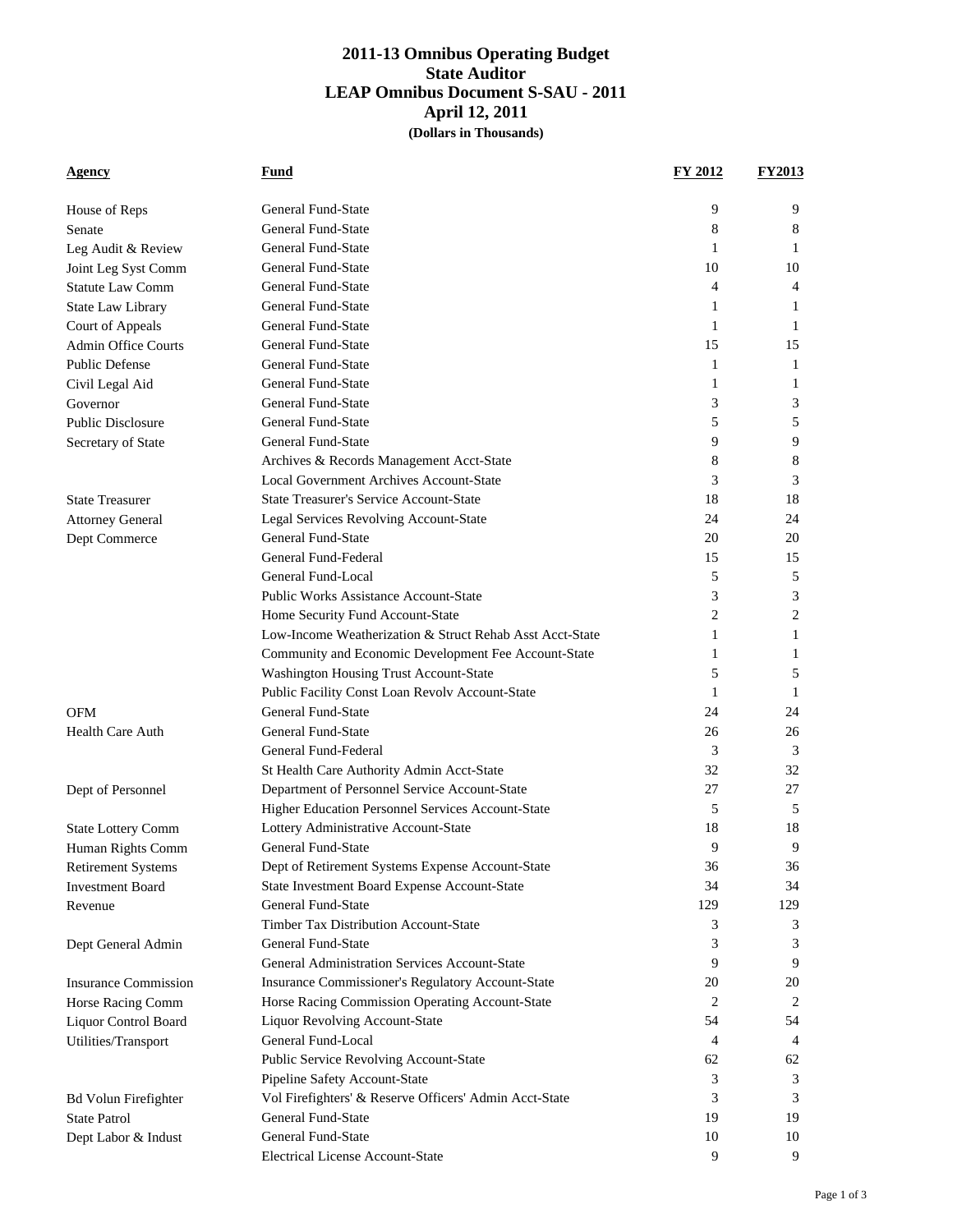## **2011-13 Omnibus Operating Budget State Auditor LEAP Omnibus Document S-SAU - 2011 April 12, 2011 (Dollars in Thousands)**

| Agency                     | <b>Fund</b>                                      | <b>FY 2012</b> | <u>FY2013</u> |
|----------------------------|--------------------------------------------------|----------------|---------------|
|                            | <b>Public Works Administration Account-State</b> | 7              | 7             |
|                            | <b>Accident Account-State</b>                    | 392            | 392           |
|                            | Medical Aid Account-State                        | 341            | 341           |
|                            | Plumbing Certificate Account-State               | 1              | 1             |
|                            | Pressure Systems Safety Account-State            | 1              | 1             |
| Licensing                  | <b>General Fund-State</b>                        | 2              | 2             |
|                            | Architects' License Account-State                | 3              | 3             |
|                            | Professional Engineers' Account-State            | 8              | 8             |
|                            | Real Estate Commission Account-State             | 17             | 17            |
|                            | Master License Account-State                     | 6              | 6             |
|                            | Uniform Commercial Code Account-State            | 1              | 1             |
|                            | Real Estate Appraiser Commission Account-State   | 4              | 4             |
|                            | Business & Professions Account-State             | 18             | 18            |
| Military Dept              | <b>General Fund-State</b>                        | 29             | 29            |
| <b>Ind Sentence Review</b> | <b>General Fund-State</b>                        | 11             | 11            |
| Social & Health Svcs       | <b>General Fund-State</b>                        | 951            | 951           |
|                            | General Fund-Cash                                | 407            | 407           |
| Dept of Health             | <b>General Fund-State</b>                        | 39             | 39            |
|                            | General Fund-Federal                             | 57             | 57            |
|                            | General Fund-Local                               | 23             | 23            |
|                            | <b>Health Professions Account-State</b>          | 50             | 50            |
|                            | Safe Drinking Water Account-State                | 1              | 1             |
|                            | Drinking Water Assistance Account-State          | 7              | 7             |
|                            | <b>State Toxics Control Account-State</b>        | 2              | 2             |
|                            | Medical Test Site Licensure Account-State        | 1              | 1             |
| Veterans' Affairs          | <b>General Fund-State</b>                        | 5              | 5             |
|                            | General Fund-Federal                             | 4              | 4             |
|                            | General Fund-Local                               | 4              | 4             |
| Corrections                | <b>General Fund-State</b>                        | 192            | 192           |
| <b>HEC</b> Board           | <b>General Fund-State</b>                        | 8              | 8             |
| <b>Public Schools</b>      | <b>General Fund-State</b>                        | 48             | 48            |
| U W                        | General Fund-State                               | 88             | 88            |
| W S U                      | <b>General Fund-State</b>                        | 43             | 43            |
| E W U                      | <b>General Fund-State</b>                        | 2              | 2             |
| SIRTI                      | <b>General Fund-State</b>                        | 2              | 2             |
| W W U                      | <b>General Fund-State</b>                        | 19             | 19            |
| <b>Historical Society</b>  | <b>General Fund-State</b>                        | 1              | 1             |
| East WA St Hist            | <b>General Fund-State</b>                        | 1              | 1             |
| Dept of Ecology            | General Fund-State                               | 65             | 65            |
|                            | <b>Reclamation Account-State</b>                 | 2              | 2             |
|                            | Waste Reduction/Recycling/Litter Control-State   | 5              | 5             |
|                            | <b>State Toxics Control Account-State</b>        | 65             | 65            |
|                            | <b>Local Toxics Control Account-State</b>        | 7              | 7             |
|                            | Water Quality Permit Account-State               | 27             | 27            |
|                            | Underground Storage Tank Account-State           | 3              | 3             |
|                            | Hazardous Waste Assistance Account-State         | 4              | 4             |
|                            | Oil Spill Prevention Account-State               | 6              | 6             |
|                            | Air Operating Permit Account-State               | 2              | 2             |
| Parks & Rec Comm           | Parks Renewal and Stewardship Account-State      | 42             | 42            |
| <b>Conservation Comm</b>   | General Fund-State                               | 1              | 1             |